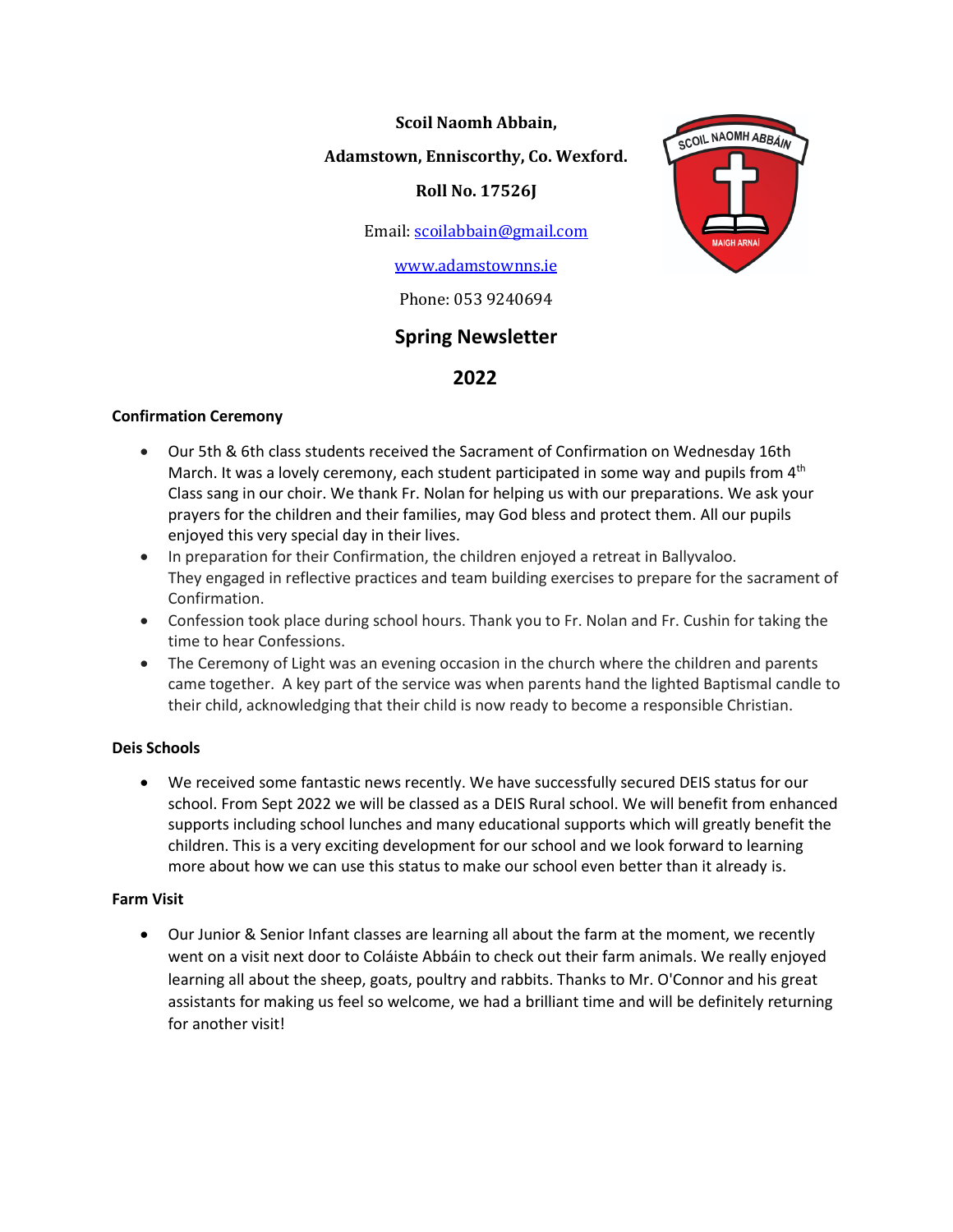#### **Active Schools**

- Since Christmas we have been enjoying some swimming lessons at the Apex Swimming Pool in New Ross. This is a great addition to our pupil's fitness and they have really enjoyed this activity.
- We are also participating in GAA coaching every Friday. It is great to get back to training and we are delighted that Philip our new coach, will be with us for the rest of the term.
- We will be starting an in-school soccer league for the older classes soon. More details of this exciting league will follow shortly.

#### **Rackard League**

• It was with great anticipation that we learned the Rackard League would be returning this term. This is a fantastic tournament for all local schools in Wexford. There has been a great turn out for the matches so far. Unfortunately, the results didn't go the girl's way, but the boys have won their first match and they have another match on Friday. Best of luck to all!

#### **Green Schools**

- We received 6 new trees from Wexford County Council which we have planted at the front of the school.
- We have set up a NO MOW zone beside the basketball Court and have planted some wildflowers there. These wildflowers will provide a burst of color, attracting pollinators such as bees and butterflies, which are responsible for one in [every](https://www.ree.usda.gov/pollinators#:~:text=Pollinators,%20most%20often%20honey%20bees,decades%20in%20the%20United%20States.) three bites of food we eat.

#### **Creative Schools**

- $\bullet$  1<sup>st</sup>, 5<sup>th</sup> & 6<sup>th</sup> Classes have been participating in the Schools BLAST Programme. The aim of this programme is to provide children with an understanding and appreciation of contemporary visual art. We had our first session last week with visiting artist Oonagh Latchford. The children learned about different art techniques. We are looking forward to learning more of these during the coming weeks.
- For our Living Arts Programme the children in  $2^{nd}$ ,  $3^{rd}$  and  $4^{th}$  Classes have been learning how to weave and made some beautiful art using this technique. They have made some lovely pompoms also, we still have some more workshops to enjoy in this programme.
- Junior & Senior Infants recently had an art workshop with Carmen from the Raheen Family Resource Centre. They designed some lovely flower pots.

#### **The Big Busk for Focus Ireland**

• 3<sup>rd</sup> & 4<sup>th</sup> Class recently performed in the #BigBusk for Focus Ireland. They sang Mr. Blue Sky for their school and raised a total of €150 for Focus Ireland. Well done boys and girls!

#### **Twitter**

● The best way of keeping in touch with activities throughout the school is via our Twitter page. Please follow the school's Twitter account at [https://twitter.com/Adamstown\\_NS?s=09](https://twitter.com/Adamstown_NS?s=09)